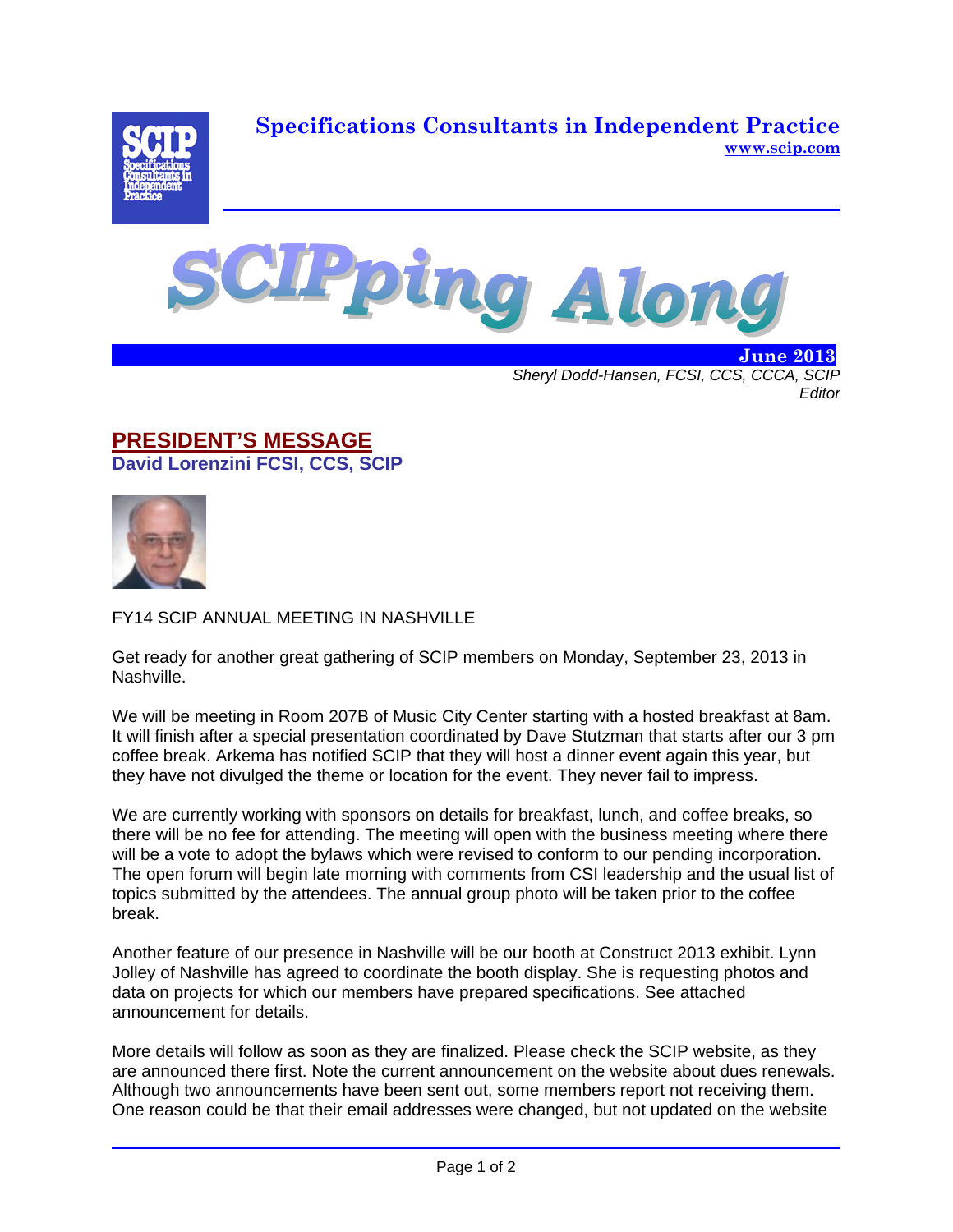membership directory. All SCIP communications are sent to addresses that members list in the directory. Note that those same email addresses will also be provided to Arkema, and that only the members who have renewed their membership for FY14 will be on the list when it is sent to Arkema.

Hope to see you there.

 $\overline{a}$ 

\* \* \*